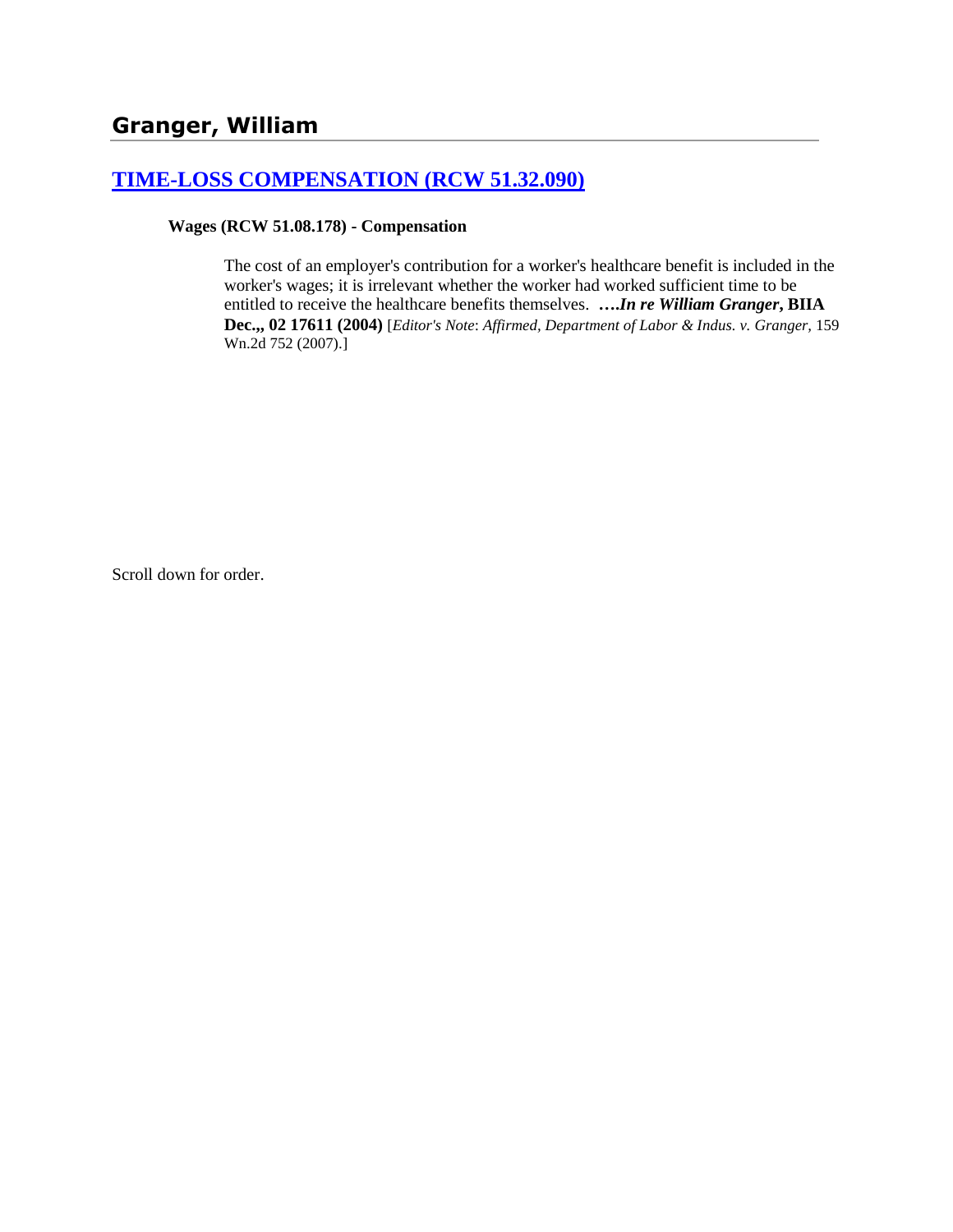# **BEFORE THE BOARD OF INDUSTRIAL INSURANCE APPEALS STATE OF WASHINGTON**

**)**

**IN RE: WILLIAM A. GRANGER ) DOCKET NO. 02 17611**

**CLAIM NO. P-031960 ) DECISION AND ORDER**

APPEARANCES:

Claimant, William A. Granger, by HWZ Injury Law Firm, per Gerry Zmolek

Employer, G. G. Richardson, Inc., None

| Department of Labor and Industries, by  |
|-----------------------------------------|
| The Office of the Attorney General, per |
| Patricia L. Allen, Assistant            |

The claimant, William A. Granger, filed an appeal with the Board of Industrial Insurance Appeals on August 14, 2002, from an order of the Department of Labor and Industries dated July 9, 2002. In this order, the Department affirmed its order of May 24, 2002, in which the Department calculated the claimant's time loss compensation rate, based on a monthly gross wage of \$2,847.68, and determined that the social security offset was established by the order dated June 21, 1996. The Department order is **REVERSED AND REMANDED**.

# **DECISION**

Pursuant to RCW 51.52.104 and RCW 51.52.106, this matter is before the Board for review and decision on a timely Petition for Review filed by the claimant to a Proposed Decision and Order issued on August 4, 2003, in which the industrial appeals judge affirmed the order of the Department dated July 9, 2002.

The Board has reviewed the evidentiary rulings in the record of proceedings and finds that no prejudicial error was committed. The rulings are affirmed.

The sole issue in this appeal is whether the employer's contribution to Mr. Granger's health care benefit should be included in the claimant's wage base when the actual use of the health care benefit is conditional on the number of hours worked.

Mr. Granger petitions from our industrial appeals judge's determination that the employer's contribution to Mr. Granger's union health care fund should not be included in the wage base upon which his time loss compensation rate is based. The industrial appeals judge reasoned that since the claimant needed to work more hours to "bank" before he could use the coverage, that the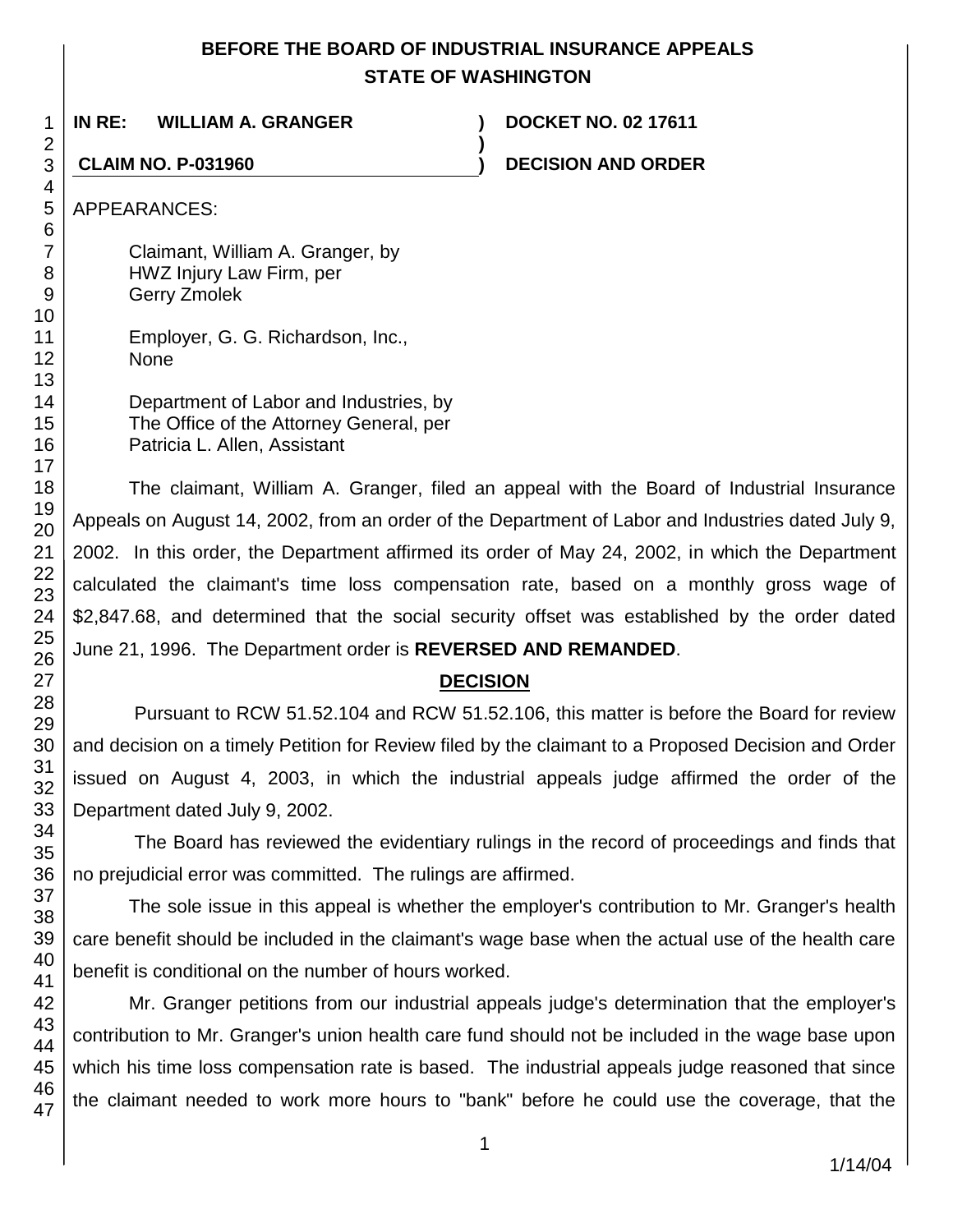employer's contribution should not be included in the wage base. His focus was on the conditions associated with receiving the medical care as opposed to the fact that the employer was contributing to the health care benefit. We believe that a close reading of *Cockle v. Department of Labor & Indus*., 142 Wn.2d 801 (2001), in conjunction with the Board's recent decision in *In re Fred L. Jones*, Dckt. No. 02 11439 (August 28, 2003), mandates a contrary result. Though not mentioned in the Proposed Decision and Order, the interpretive WAC 296-14-526 states that a worker must be able to receive a union health care benefit in order to include the premium payment as part of wages, nevertheless, we are not bound by that interpretation and believe that *Cockle* dictates that the focus should be on the employer payment for the health care benefit, not the conditions of realization of the coverage. If we tread the latter path in considering employer contributions to health care, we could end up trying to determine the "wage base" effect of waiting periods, deductibles, exclusions, and a myriad of conditions placed on actual receipt of benefits.

The effect of the regulations that set forth the Department's interpretation of what constitutes wages is discussed in *In re Fred L. Jones:*

> The Department's rules consist of five new sections, WAC 296- 14-520, 296-14-522, 296-14-524, 296-14-526, 296-14-528 and 296-14- 530. There is no explicit statutory authority to promulgate rules interpreting RCW 51.08.178 ("Wages"). The Department must rely on the authority provided in RCW 51.04.020(1), which allows the director to "[e]stablish and adopt rules governing the administration of [Title 51]." The rules are properly characterized as "interpretive," as that term is defined in the Washington Administrative Procedures Act (APA):, Title 34 RCW

An "interpretive rule" is a rule, the violation of which does not subject a person to a penalty or sanction, that sets forth the agency's interpretation of statutory provisions it administers.

RCW 34.05.328(5)(c)(ii). The authority for the rules' substance must therefore derive from existing law. We note that the Department specifically references *Cockle v. Department of Labor & Indus.*, 142 Wn.2d 801 (2001) as authority, from which we infer that the rules interpret RCW 51.08.178 in light of the Department's interpretation of the Supreme Court decision in *Cockle.* 

Interpretive rules promulgated under the federal Administrative Procedures Act do not have the force of law. *Winans v. W.A.S., Inc.,* 112 Wn.2d 529, 537 (1989). We find no Washington case law specifically adopting the federal treatment of interpretive rules. However, the Washington State Legislature, in RCW 34.05.001 of the state APA, did indicate its intent that the law be interpreted "consistently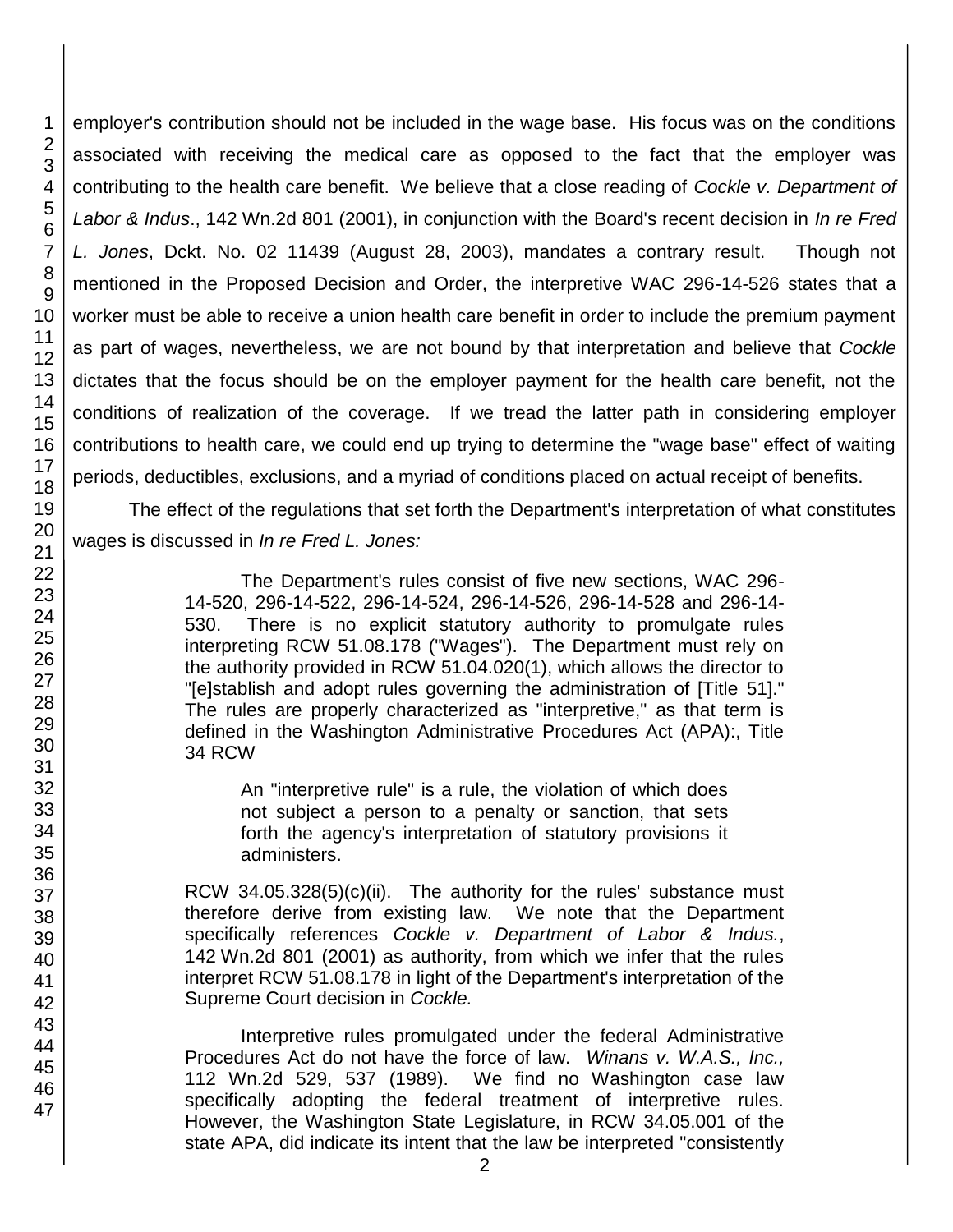with decisions of other courts interpreting similar provisions of other states, the federal government, and model acts." RCW 34.05.001. Commentators have suggested that the federal and Washington State's APAs are sufficiently similar and therefore, similar to the federal statute, Washington State's interpretive rules do not have the force of law. *See Washington Administrative Law Practice Manual* § 7.02(c). We conclude that the Department's new rules represent the Department's interpretation, only, rather than legislation with the force of law.

Jones, at 4-5.

WAC 296-14-522 breaks down wages into three categories:

(1) The **gross cash wages** paid by the employer for services performed. "Cash wages" means payment in cash, by check, by electronic transfer or by other means made directly to the worker before any mandatory deductions required by state or federal law. Tips are also considered wages but only to the extent they are reported to the employer for federal income tax purposes.

(2) **Bonuses** paid by the employer of record as part of the employment contract in the twelve months immediately preceding the injury or date of disease manifestation.

(3) **The reasonable value of board, housing, fuel and other consideration of like nature** received from the employer at the time of injury or on the date of disease manifestation that are part of the contract of hire.

(Emphasis added.)

A section of the new rule includes an exception that excludes, from the "wages" definition,

employer payments into trust funds for benefits that do not satisfy the "of like nature" test:

Payments for items other than board, housing, fuel or other consideration of like nature made by the employer to a trust fund or other entity for fringe benefits do not constitute wages.

WAC 296-14-524 describes "of like nature" as "[A] benefit [that] must be objectively critical to protecting the worker's basic health and survival at the time of injury or date of disease manifestation. The benefit must be one that provides a necessity of life at the time of injury or date of disease manifestation without which employees cannot survive a period of even temporary disability."

47 As noted above, however, WAC 296-14-526 goes further, and states that a worker must be able to receive a union health care benefit to have the employer contribution included in the base wage: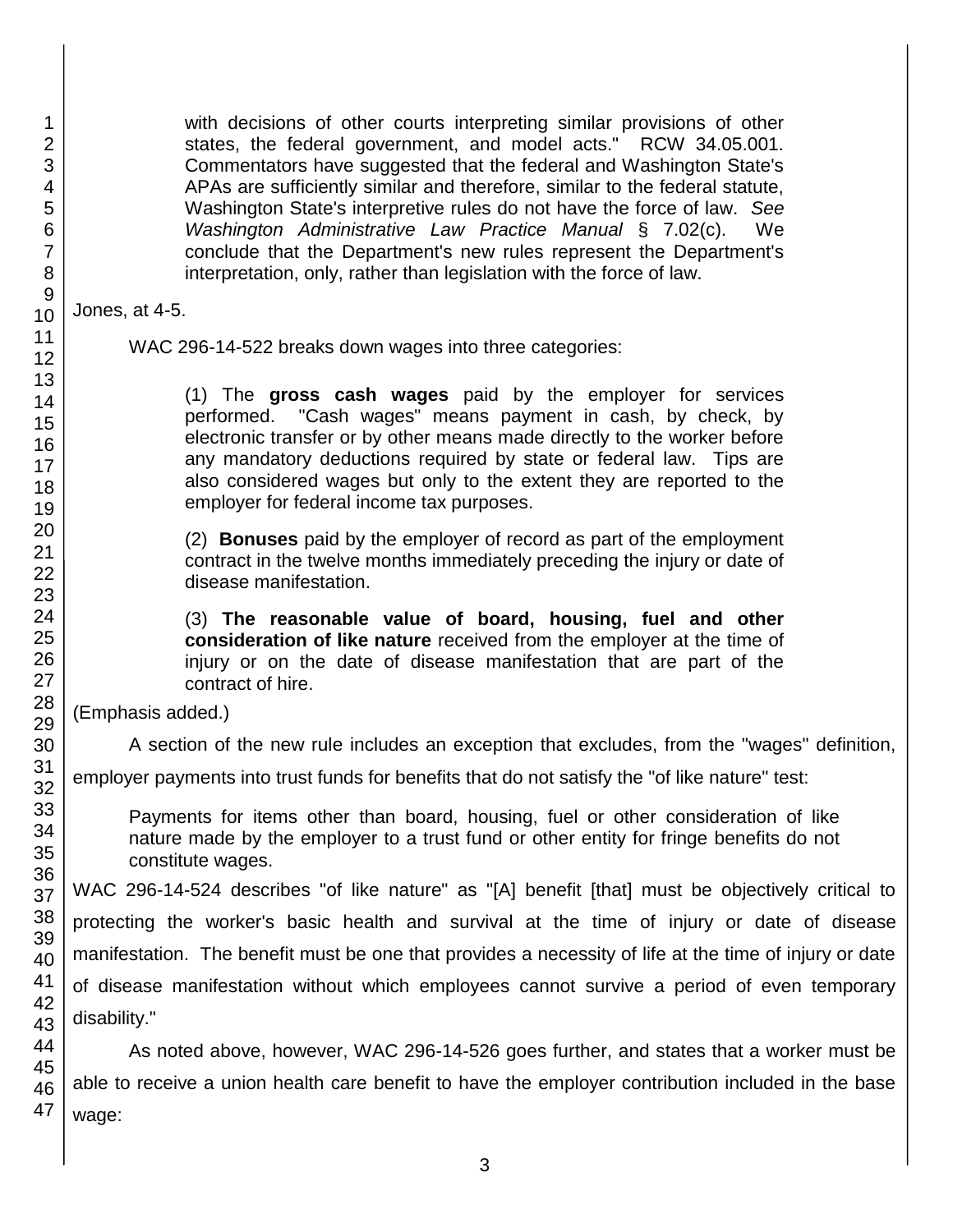The value of other consideration of like nature is only included in the worker's monthly wage if:

(a) The employer, through its full or partial payment, provided the benefit to the worker at the time of injury or on the date of disease manifestation;

(b) The worker received the benefit at the time of injury or on the date of disease manifestation.

This section is satisfied if, at the time of injury or on the date of disease manifestation:

(i) The employer made payments to a union trust fund or other entity for the identified benefit; and

(ii) The worker was actually eligible to receive the benefit.

We believe this interpretative WAC, which does not have the force of law, is in fact contrary to *Cockle* and its interpretation of RCW 51.08.178 because the WAC focuses on the conditions of eligibility as opposed to the payment of the benefit. In the *Cockle* case, the worker's health care coverage was suspended from the date of her injury through certain periods because she was not working enough hours to qualify under the rules of her employer's health care program, and the court ordered that the benefit be taken into consideration in establishing the total wage.

Mr. Granger's case was submitted on stipulated facts, which are set forth in the Proposed Decision and Order at pages 2-3. Briefly, the claimant received health care coverage through his union. His various employers paid for the union health care benefit, as for other benefits, into the union trust fund, and his employer at the time of injury was responsible for that payment. The ability to **use** the health care benefit was dependent on the number of hours worked—by analogy, a kind of "waiting period" dependent on length of employment. Initial ability to use the benefit was dependent on having worked 200 hours, thereafter, one had to maintain a minimum of 120 hours in the health care "bank," and if the minimum was not maintained for a certain period of time, the worker had to begin again. On March 31, 1995, Mr. Granger's banked hours were below the minimum required. Although the employer was paying the health care benefit, as of the date of injury, April 20, 1995, Mr. Granger had only 64 hours in the "bank." In May 1995, the employer paid \$136.32 for Mr. Granger's April health care benefit. Effective May 1995, the employer ceased paying the health care benefit; Mr. Granger paid for his own coverage. The Department failed to include the employer's health care payment in the claimant's wage base in its post-*Cockle* "rate" order, which was affirmed on July 9, 2002.

The purpose of time loss compensation is to **replace earning capacity**. This includes not only monetary wages, but also "other consideration of like nature." The Washington Supreme Court construes the phrase "board, housing, fuel, or other consideration of like nature" in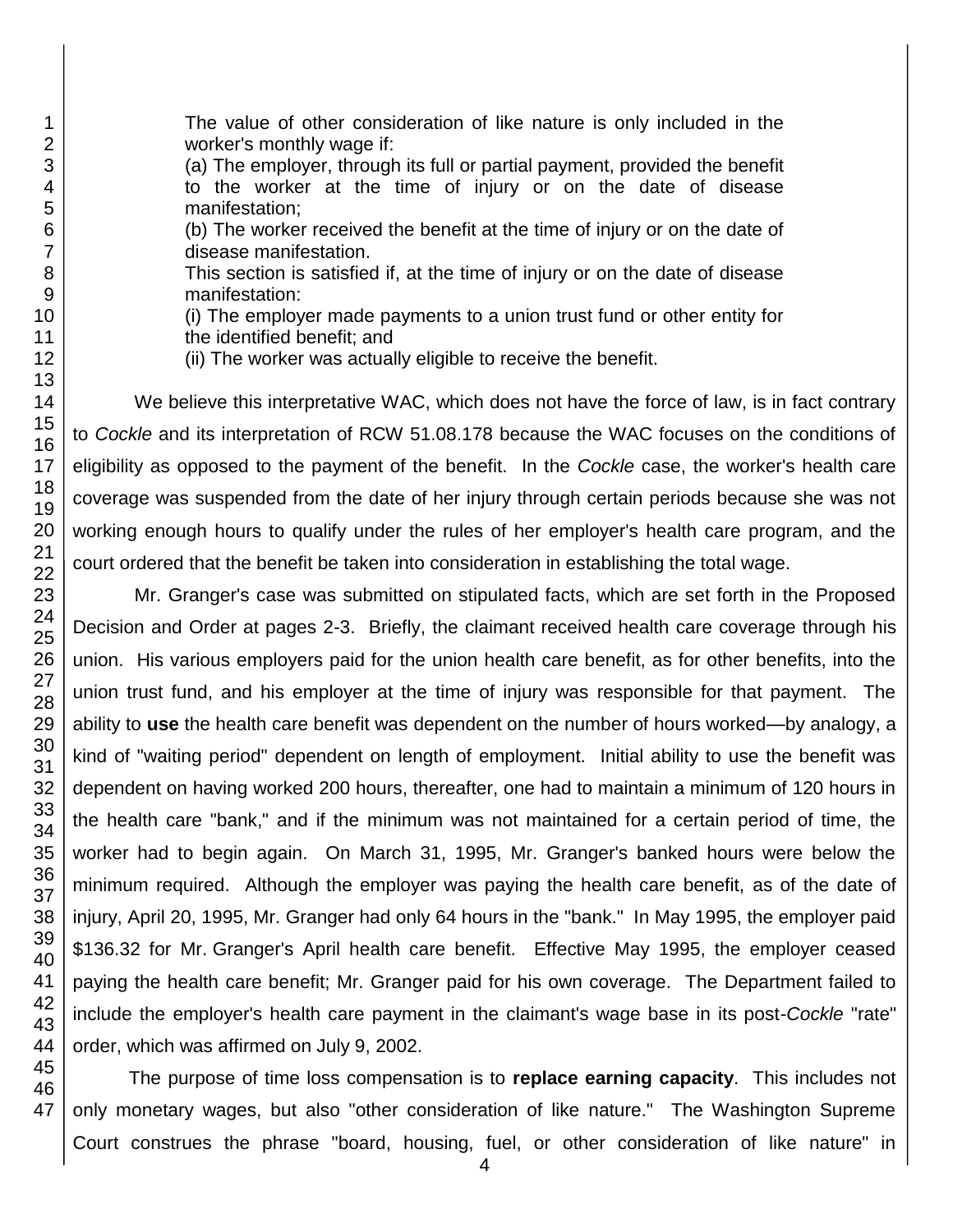RCW 51.08.178 as "readily identifiable and reasonably calculable in-kind components of a worker's lost earning capacity at the time of injury that are critical to protecting workers' basic health and survival. Core, non-fringe benefits such as food, shelter, fuel, and health care all share that 'like nature.'" *Cockle*. In Mr. Granger's case the industrial appeals judge focused on the conditions attached to the worker's ability to actually **realize** the benefit at the time he was injured, and not on the monetary benefit **received**. The analysis, however, should turn on the **receipt of the monetary benefit for coverage**, not the realization of the coverage itself.

WAC 296-14-524 and *Cockle* make it clear that health care is a "non-fringe" benefit.<sup>1</sup> As stated above, the focus in *Cockle* is on the **payment** for the benefit. We should not shift focus on the conditions surrounding the **realization** of the benefit that comes within *Cockle*, as opposed to the value **paid** for the benefit, or we tread a perilous path. Health care benefits are rife with conditions that should not be considered in setting a wage base that must include payment for health care benefits. We have granted review to include the employer contribution for health care and to add a necessary conclusion of law regarding the definition of wages.

## **FINDINGS OF FACT**

1. On May 2, 1995, the claimant, William A. Granger, filed an application for benefits with the Department of Labor and Industries, in which he alleged he sustained an industrial injury on April 20, 1995, while working in the course of his employment with G.G. Richardson, Inc.

On June 27, 1995, the Department issued an order that provided the claim is allowed; and that time loss compensation benefits shall be paid.

On November 25, 1996, the Department issued an order that provided that a permanent partial disability award is for 5 percent of the left arm at or above the deltoid insertion or by disarticulation at the shoulder; and that the claim is closed.

l <sup>1</sup> In *In re Fred L. Jones*, a case in which the claimant argued that all benefits paid to reach a prevailing wage requirement should be included in determining his wage base, we discussed what aspects of union trust fund payments by an employer were to be included in determining L&I wage replacement, and the application of the Department's new WACs (296-14-520 et. seq.) interpreting *Cockle*. In that case, we decided (among other things), that vacation pay that was subject to cash "draws" should be included in wages, contrary to the Department's WACs that we deem interpretive only. The focus was on **replacement** for monetary wage components and those benefits necessary to health and survival. There is a suggestion in that case that because a worker could receive health coverage for several months if there were sufficient "banked hours," regardless of employer payments, that the worker's circumstances would not change until the hours are below minimum (*Jones,* at 3). That does not take into account that the benefit would be lost without further employer payments, and focuses on the receipt, as opposed to the payment of, the benefit. The statement following that suggestion, however, once again stresses that the focus is on the form of consideration **paid**, however, and health care benefits were not the central issue in that case. We did not intend to shift the focus from the employer payment of the benefit to conditions of receipt of the benefit.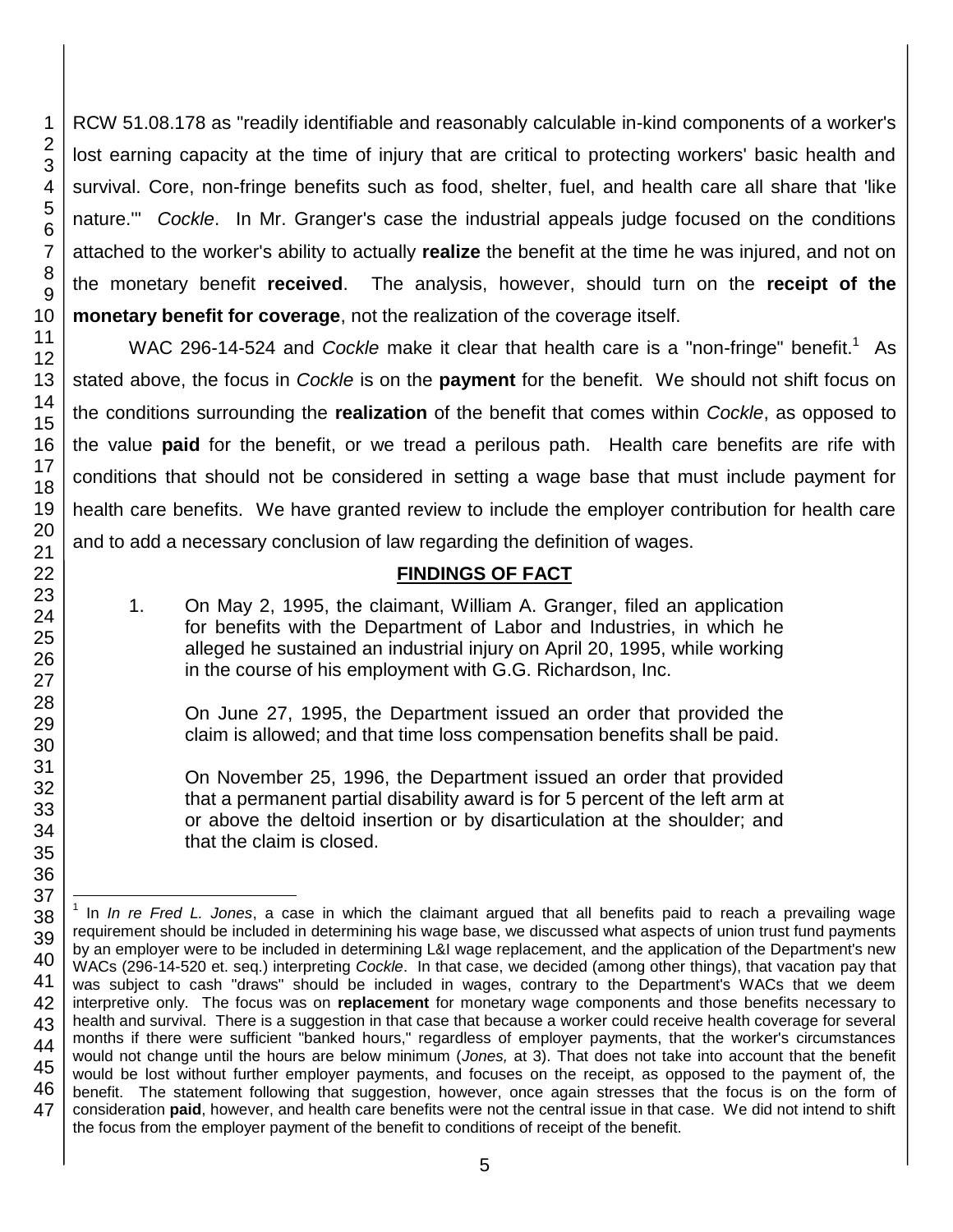On December 2, 1996, the claimant filed a Notice of Appeal with the Board of Industrial Insurance Appeals from the Department order dated November 25, 1996.

On December 19, 1996, the Board issued an order returning the case to the Department for further action.

On October 29, 1999, the Department issued an order that provided that the worker would receive benefits every 14 days until otherwise notified; that time loss compensation was paid from October 12, 1999 through October 25, 1999; that the time loss compensation rate was set at \$1,507.50 per month based on single with no dependents, wages of \$2,847.68 per month, a date of injury of April 20, 1995, wages of \$16.18 per hour at 8 hours per day, 5 days per week; and that a deduction was taken for an assessed overpayment.

On December 13, 1999, the claimant filed a Protest and Request for Reconsideration with the Department from the Department order of October 29, 1999.

On December 14, 1999, the Department issued an order that provided that the order of October 29, 1999, is modified from a final to an interlocutory order; and that the claim remains open for authorized treatment and benefits.

On November 26, 2001, claimant's counsel sent a letter to the Department requesting the Department to recalculate benefits in light of *Cockle* (information related to health insurance benefits will be provided when available.)

On May 24, 2002, the Department issued an order that provided that the worker's total time loss compensation rate was calculated by taking into account the following: the wage for the job of injury was based on \$16.18 per hour, 8 hours per day, 5 days per week, totaling \$2,847.68 per month and a date of injury of April 20, 1995. Additional wages for the job of injury included: health care benefits \$-0- per month; tips \$-0 per month; bonuses \$-0- per month; overtime \$-0- per month; housing/board/fuel \$-0- per month; equipment/clothing \$-0- per month; and driver mileage \$-0- per month. The worker's total gross wage was \$2,847.68 per month and the worker's marital status eligibility on the date of this order was single with 0 dependents. A social security offset had been established by the order of June 21, 1996.

On May 31, 2002, the claimant filed a Protest and Request for Reconsideration with the Department from the Department order dated May 24, 2002.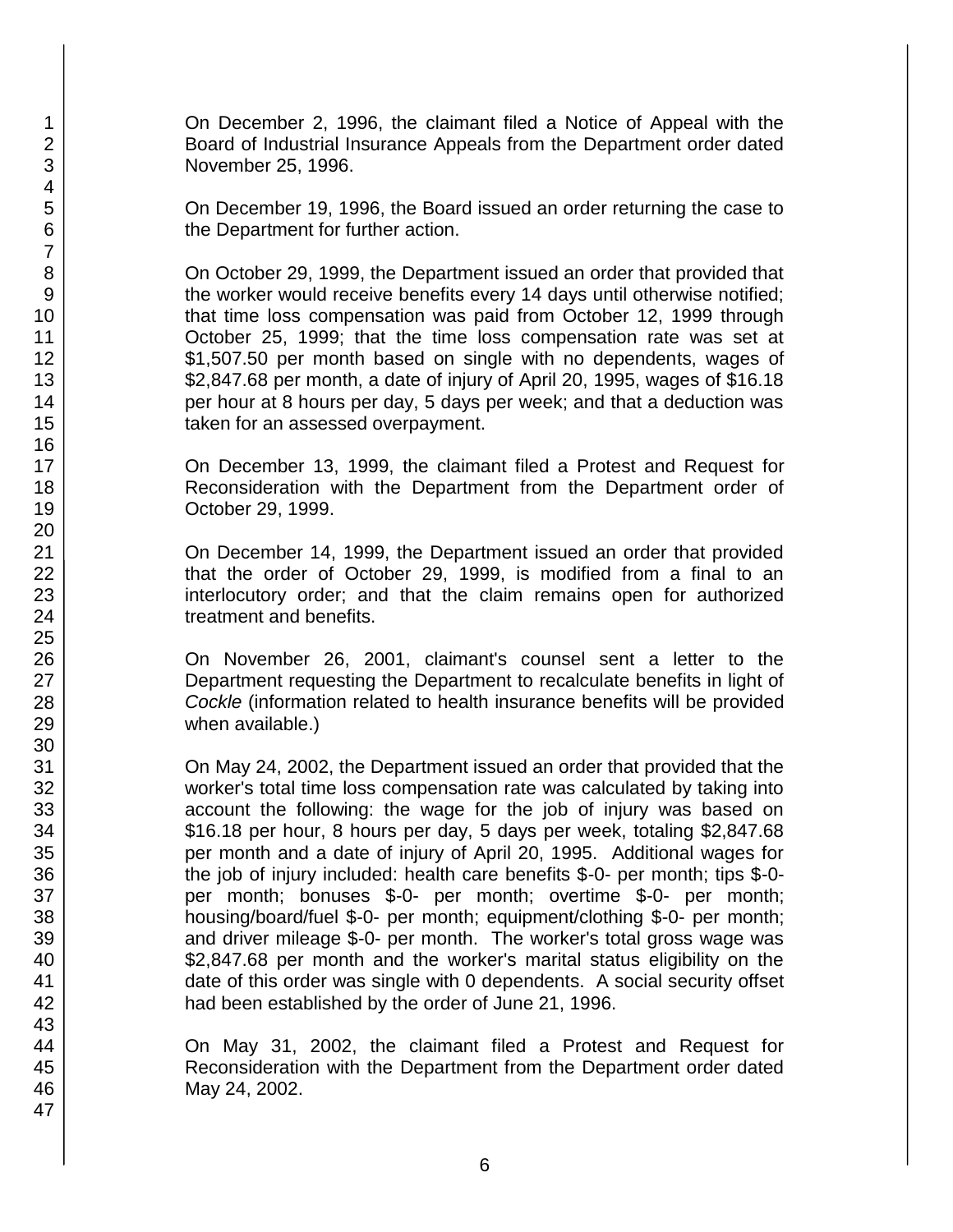On July 9, 2002, the Department issued an order that affirmed the Department order of May 24, 2002.

On August 14, 2002, the claimant filed a Notice of Appeal with the Board of Industrial Insurance Appeals.

On September 16, 2002, the Board of Industrial Insurance Appeals issued an order granting the appeal, assigning it Docket No. 02 17611, and ordered that further proceedings be held.

- 2. On April 20, 1995, the claimant sustained an industrial injury while working in the course of his employment with G.G. Richardson, Inc.
- 3. On July 9, 2002, the Department issued an order that affirmed its order of May 24, 2002, which stated the claimant's time loss compensation rate was calculated by taking into account the following: the wage for job injury was based on \$16.18 per hour, 8 hours per day, 5 days per week, totaling \$2,847.68 per month, and a date of injury of April 20, 1995. The order did not provide for health care benefits. It calculated the worker's total gross wage as \$2,847.68 per month, marital status as single with no dependents, and stated that a social security offset had been established by an order dated June 21, 1996.
- 4. The order of July 9, 2002, did not include any health care benefits in the claimant's wages.
- 5. William A. Granger was a 31-year member of the Union Local 292 of Washington and Northern Idaho District Counsel of Laborers.
- 6. According to the Northwest Laborers-Employer's Health and Security Trust Fund, revised September 1999, eligibility for medical benefits is determined on the basis of an hour bank system. It is agreed that William A. Granger had previously established a minimum of 200 hours, which was required for initial eligibility. Once the minimum eligibility requirement was established, 120 hours would be deducted from the employee's "bank" for each month of coverage. This would provide coverage beginning the first day of the second month following each month in which 120 hours was deducted. An employee would continue to be covered as long as there are 120 hours or more in the "bank." A maximum of nine consecutive months of prepaid continuous coverage (1,080 hours) could be accumulated.
- 7. When the hours in the "hour bank" drop below 120 they remain in the bank for ten months from the last date of eligibility (from hours worked or COBRA self payments), after which the "bank" is forfeited.
- 8. Although William A. Granger was not able to use his health care coverage after March 31, 1995, because he did not have enough hours
- 1 2 3 4 5 6 7 8 9 10 11 12 13 14 15 16 17 18 19 20 21 22 23 24 25 26 27 28 29 30 31 32 33 34 35 36 37 38 39 40 41 42 43 44 45 46 47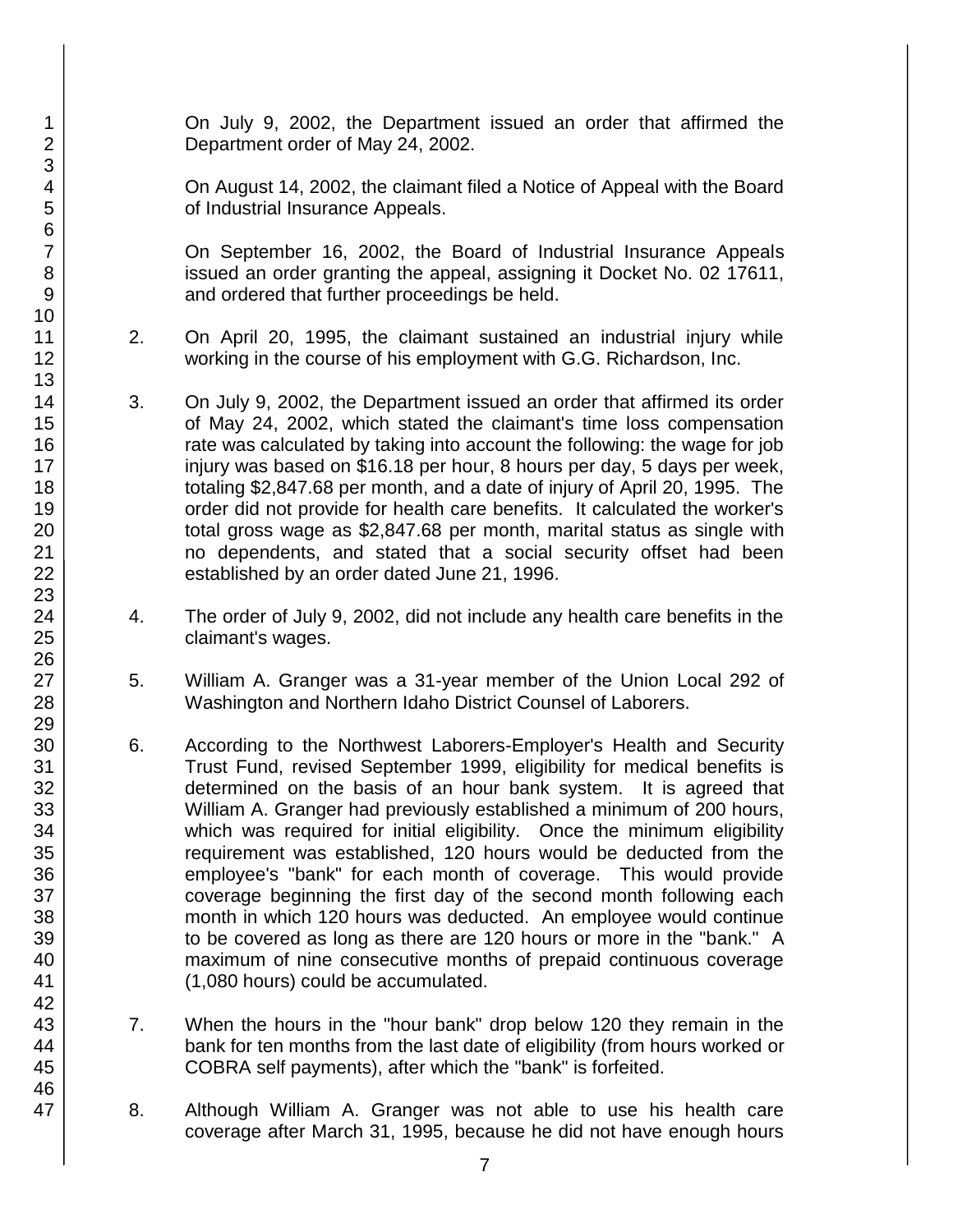in the "hour bank," the employer paid Mr. Granger's health care benefit for work performed in the month of April 1995, which included the date of injury, and hours were being accumulated in Mr. Granger's "hour bank."

- 9. According to the union agreement, reinstatement of eligibility occurs if the "hour bank" shows a total of at least 120 hours within the ten calendar month period immediately following the termination of his eligibility. Such reinstatement will become effective on the first day of the second calendar month in which this requirement is met. If coverage is not reinstated within a ten calendar month period, any reserve hours in the "hour bank" will be forfeited. The worker will again become eligible for coverage upon completion of the initial eligibility requirement for new employees.
- 10. According to the union contract, when a worker moves from one employer to another his protection may continue, even though he is unemployed between jobs, provided he has sufficient accumulated hours credited to him. The new employer has to contribute to the trust fund for the worker.
- 11. The claimant, William A. Granger, began work for G.G. Richardson, Inc., at the Troutline Chelan job site, beginning at 7 a.m. on April 17, 1995.
- 12. On April 20, 1995, the claimant was injured while in the course of his employment. The Department accepted the claim for injury to the back, neck, arms, and hip.
- 13. As of April 20, 1995, William A. Granger had 64 hours in the "hour bank."
- 14. As a direct and proximate result of his industrial injury, Mr. Granger has been unable to work since April 20, 1995.
- 15. William A. Granger's rate of pay was \$16.18 per hour. In accordance with the union contract, the contributions to the union trust fund included health and welfare of \$2.15 per hour, paid by the employer.
- 16. The employer contributed towards the claimant's health insurance coverage, in the amount of \$136.32, for the hours the claimant worked in April 1995.
- 17. As of May 1995, the health care benefits contributed by the employer were terminated.

#### **CONCLUSIONS OF LAW**

8

1. The Board of Industrial Insurance Appeals has jurisdiction over the parties to and the subject matter of this appeal.